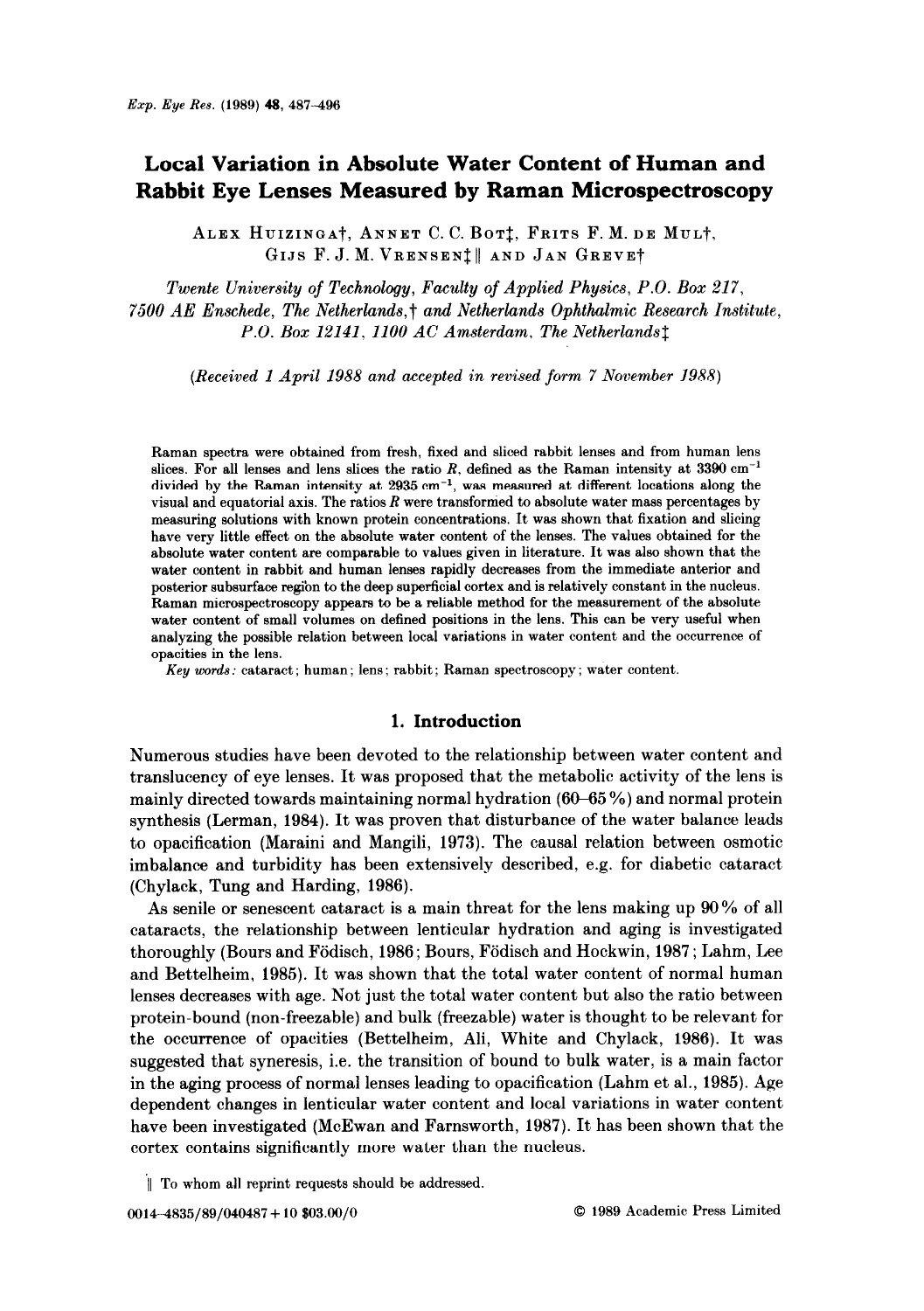#### 488 A. HUIZINGA ET AL

Moreover, systematic morphological studies of early cataractous aging human lenses (Willekens, Kappelhof and Vrensen, 1988) have shown that opacities first occur in the deep superficial equatorial cortex and that upon progression they extend towards the anterior and posterior poles leaving the nucleus unaffected. This may indicate that the deep superficial cortex is most vulnerable for opacifying insults in the lenticular fibers. It would be interesting to investigate whether cataractous insults, as oxidative stress (Spector, 1984), lead to fiber changes, and consequently to changes in the water content, or that a change in the water content of the superficial cortex is a leading factor in the formation of early cataractous spots. To reach this goal a precise local measurement of water content is a prerequisite.

Water content of eye lenses has been investigated with differential scanning calorimetry (Bettelheim, Christian and Lee, 1982; Nunnari, Williams and Powell, 1986), nuclear magnetic resonance (Racz, Tompa and Pocsik, 1979), dynamic light scattering (Latin et al., 1987) and dry weight determination (Bours and Födisch, 1986; Bours et al., 1987). Despite the refinements of these methods and the restriction of the measurements to, e.g. cortical and nuclear parts of the lens, the disadvantage of these methods remains the relatively large volumes necessary for a measurement, i.e. large relative to the cataractous spots.

A non-destructive method with the ability to measure very small volumes ( $< 10-6$ )  $\mu$ ) is Raman microspectroscopy (Iriyama, Mizuno, Ozaki, Itoh and Matsuzaki, 1982). In studying early cataractous spots  $(\pm 1 \text{ mm}$  diameter) with Raman microspectroscopy it can be advantageous to use lens slices instead of intact lenses. In a previous paper (Bot, Huizinga, de Mul, Vrensen and Greve, 1988) the following technical advantages of using lens slices were pointed out.

(i) After irradiating lens slices of old fluorescent human lenses with laser light the fluorescence is reduced so much that Raman spectra can be obtained. Formerly it was thought impossible to record Raman spectra of old human lenses.

(ii) There is no deflection of the laser beam on the lens surface while measuring in the equatorial cortex.

In order to make slices it is necessary to fix the lenses. Paraformaldehyde is used as a fixative. This has very little influence on the Raman spectra. Fixation also has the advantage of extending the time available for Raman analysis, which is especially useful for human lenses

The aim of the present study is to show that Raman analysis is a good method to investigate relative water content of rabbit and human lenses in small position defined volumes. A second goal is to calculate the absolute water content at different locations in rabbit and human lenses.

# 2. Materials and Methods

## Raman spectroscopic technique

All Raman spectra were recorded, as described earlier (Gijsbers et al., 1986), with a SPEX 1877B spectrometer, an EGkG PAR OMA III multichannel detector, an Olympus BSM metal microscope and a Coherent model 52 Argon-ion laser with Innova tube emitting at 514.5 nm. The effective entrance pupil in the plane of the entrance slit is  $100 \times 1500 \ \mu \text{m}$ . Peak frequencies were calibrated in cm-' by measuring lines of an Argon calibration lamp, using a cubic fit procedure. They are accurate to  $\pm 1$  cm<sup>-1</sup>. The sensitivity variation over the multichannel detector range was eliminated by using a correction curve.

Laser power at sample is 25 mW and resolution is  $\widetilde{4}$  cm<sup>-1</sup>. Waist diameter, focal depth and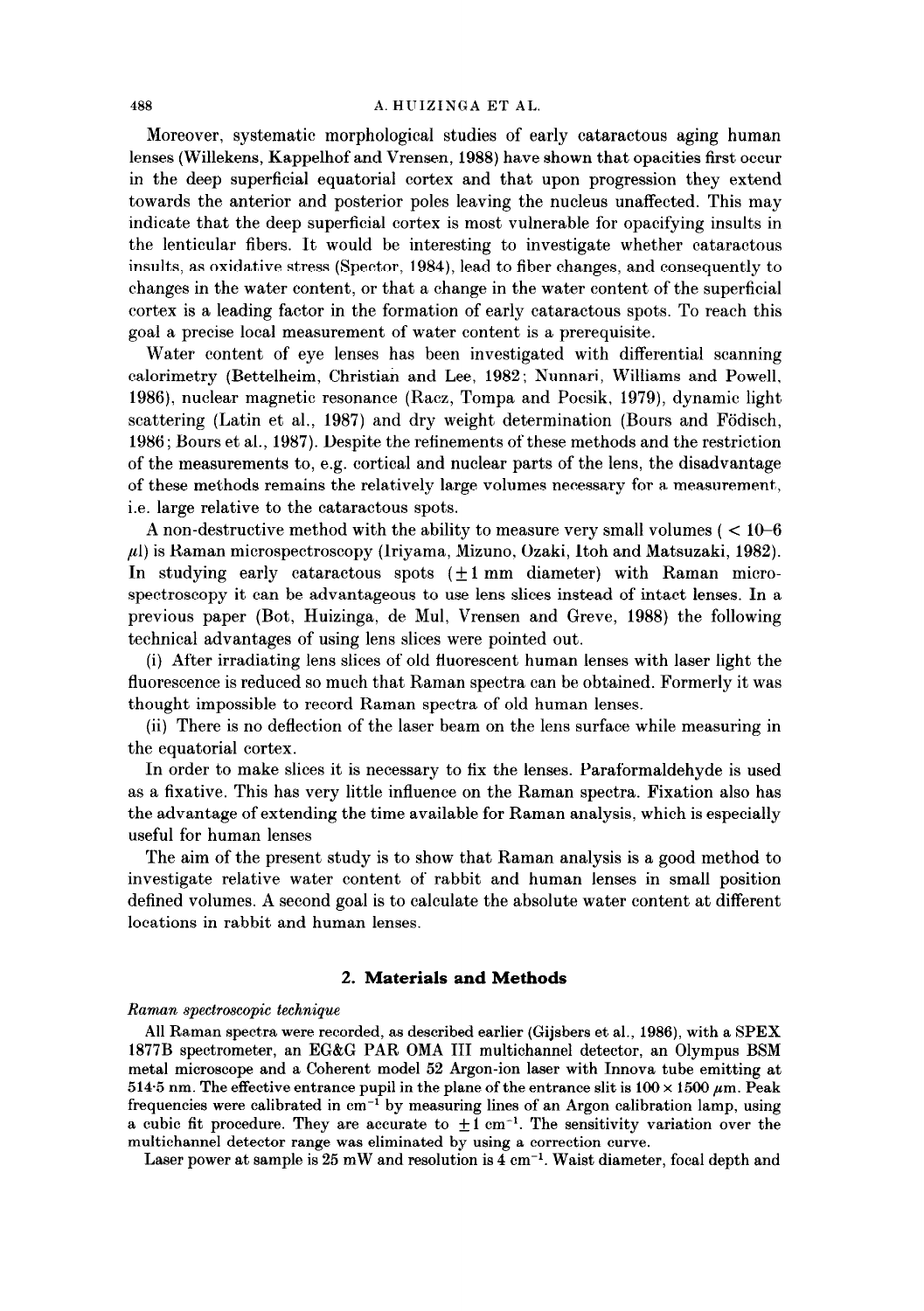measured volume for the  $20 \times$  objective and  $50 \times$  objective are  $5 \mu m$ ,  $1.0 \text{ mm}$ ,  $170 \times 10^{-3} \mu$ and 2  $\mu$ m, 0.1 mm,  $3 \times 10^{-3} \mu$  respectively.

A cuvette containing an intact lens in a phosphate buffered salt solution (PBS), pH 7.3 and osmolarity 310 mOsmo1, was placed on the translation stage of the microscope. The laser beam was focused on different positions in the lens from the surface to the nucleus along the visual axis. The 180" scattered Raman light was collected by the microscope objective and focused on the entrance slit of the spectrograph.

Slices were put on an object glass in a drop of PBS to prevent drying. The slice was covered with a  $0.17$  mm thick cover glass. A more detailed description of the measuring procedure has been outlined in a previous paper (Bot et al., 1988).

Measurements in the intact lenses were carried out from the surface to @5 mm under the surface with steps of 0.1 mm with a  $50 \times$  objective. With a  $20 \times$  objective spectra were recorded from 1 mm under the surface to the nucleus with steps of 1 mm. The slices were measured with a  $50 \times$  objective.

#### Lens material

Four rabbit lenses were obtained from two 6-month-old healthy Dutch belted rabbits (2-6 hr post-mortem). Once extracted, Raman spectra of the fresh lenses were measured immediately. After measurement the lenses were fixed during one week in 1% paraformal definition of the construction with Corporation with Constant Corporation and Theorem and The spectra were recorded. In the cordinate the theory and increase in the measurement of 1 mm were cut along the  $\frac{1}{2}$ spectra were recorded. Immediately after these measurements slices of 1 mm were cut along the visual axis with a razor blade and Raman spectra were recorded along the visual axis.

Seven clear human lenses were obtained from donor lenses varying from  $3$  to  $46$  yr of age. The lenses were taken out of the eyes  $6$  to  $16$  hr post mortem. They were directly fixed in paraformaldehyde. For practical reasons it was not possible to obtain Raman spectra from fresh human donor lenses. Before Raman analysis these lenses were sliced in order to diminish the effect of fluorescence and to have access to the equatorial cortex. For these slices Raman spectra were recorded both along the visual and equatorial axis.

## Determination of absolute water content

We can calculate the absolute water mass percentage from the Raman spectrum. The following symbols are defined:

 $P:$  mass percentage of protein

 $W:$  mass percentage of water

 $m_n$ : protein mass in a lens volume

 $m_{\nu}$ : water mass in a lens volume

 $I_p$ : Raman intensity at 2935 cm<sup>-1</sup> due to CH stretch of protein

 $I_n$ : Raman intensity at 3390 cm<sup>-1</sup> due to OH stretch of water (The contribution of the protein to the OH band can be neglected).

From a Raman spectrum the ratio  $R = I_w/I_p$  was measured. It may be assumed that  $m_p = a_1 I_p$  and  $m_w = a_2 I_w$ , where  $a_1$  and  $a_2$  are constants dependent on the Raman differential cross section of the protein CH vibration and the water OH vibration respectively. Because the lens consists of 98% of water and protein it is evident that:

$$
\frac{P}{100\%} = \frac{m_p}{m_p + m_w} = \frac{a_1 I_p}{a_1 I_p + a_2 I_w} = \frac{1}{1 + A \cdot R}, \text{ where } A = \frac{a_2}{a_1},
$$
  
thus 
$$
\frac{100\%}{P} = 1 + A \cdot R.
$$
 (1)

We determined the value of  $A$  by measuring  $R$  from solutions with known protein concentrations. In this study, bovine serum albumin (purity  $98.6\%$ ) obtained from Sigma was used. Concentrations ranging from 10 to  $35\%$  were measured. Higher concentrations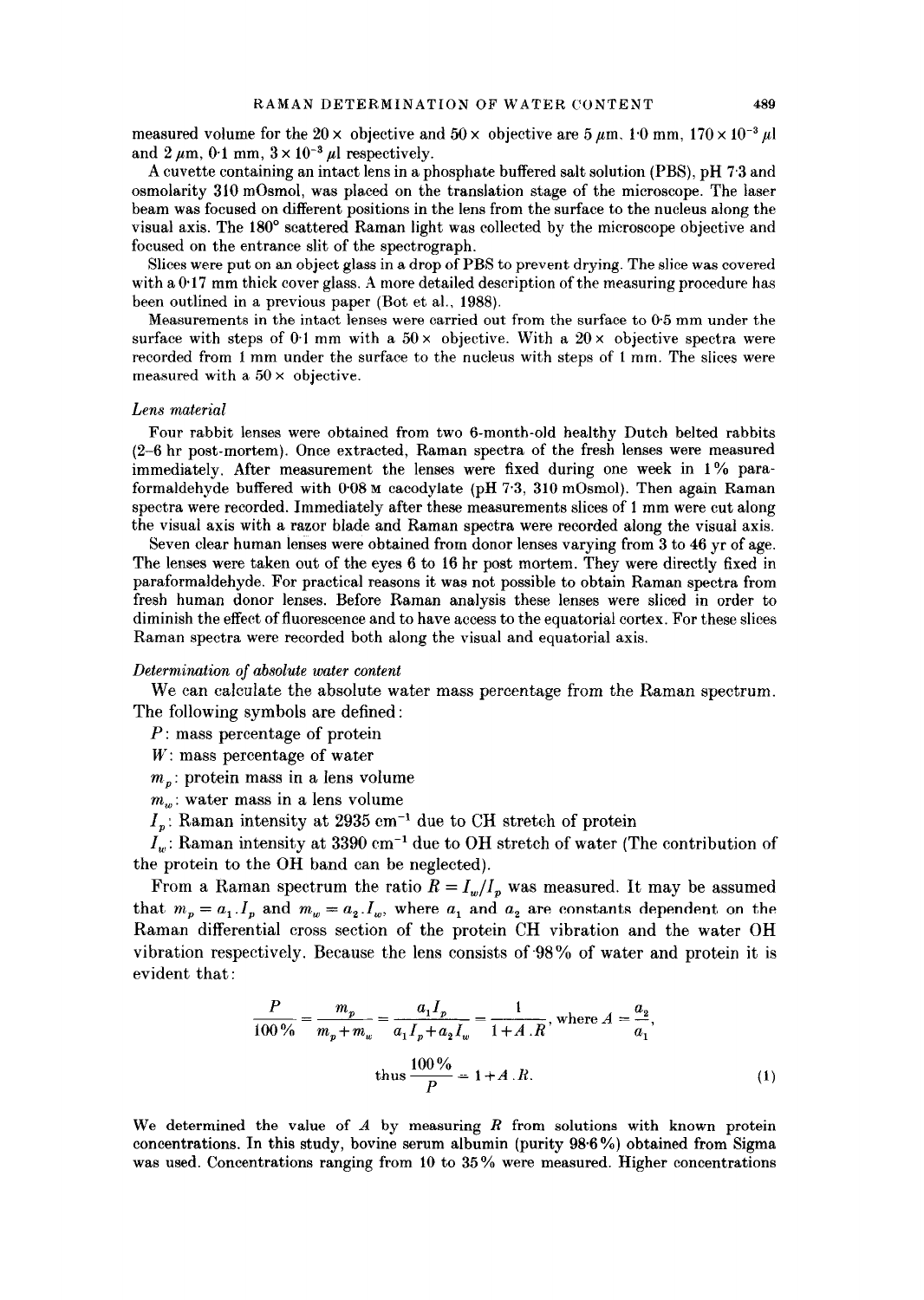

FIG. 1. Inverse of the protein mass percentage as a function of the ratio  $R$  for crystallin and albumin solutions. The straight line represents a first-order least-square polynomial that has been fitted to the data points.

were excluded because of the limited solubility of albumin. Concentrations lower than 10% were not included because the intensity of the CH Raman band of protein becomes so low compared to the OH band of water that the error in the ratio R becomes too high. From the spectra the ratio  $R$  was calculated and plotted against the inverse of the protein mass percentage (100%/P). The relation between 100%/P and R proved to be linear (Fig. 1) as was expected on account of formula (1). With a least-square analysis the value of  $A$  was calculated. A control measurement was also made with a 25% solution of extracted and lyophilized rabbit lens crystallins kindly provided by Professor H. Bloemendal. The obtained value for the coefficient  $A$  is 2.8 with a standard deviation of 0.1. The ratios  $R$  found for the rabbit and human eye lenses were converted to absolute water mass percentages using :

$$
W = \left(1 - \frac{1}{1 + AR}\right) \cdot 100\,\%
$$
\n<sup>(2)</sup>

## 3. Results

Figure  $2(b)$  shows the ratio R along the visual axis of four intact fresh rabbit lenses. Figure Z(a) shows how this ratio was calculated from the Raman spectrum. The background was estimated according to the dashed line in Fig. 2(a).

A slight difference between the lenses of the two rabbits can be seen. In the cortex the two lenses of rabbit 1 show a smaller value for the ratio  $R$  than the two lenses of rabbit 2. This must be due to an individual variation in water content.

The absolute water content was calculated along the visual axis in 4 intact fresh, four intact fixed and four sliced rabbit lenses. The results are summarized in Fig. 3. The fresh, fixed and sliced rabbit lenses show a great similarity in water content and gradient. The spreading in the data points (deviation from a 'mean curve ') is less for the intact fixed lenses than for the fresh lenses.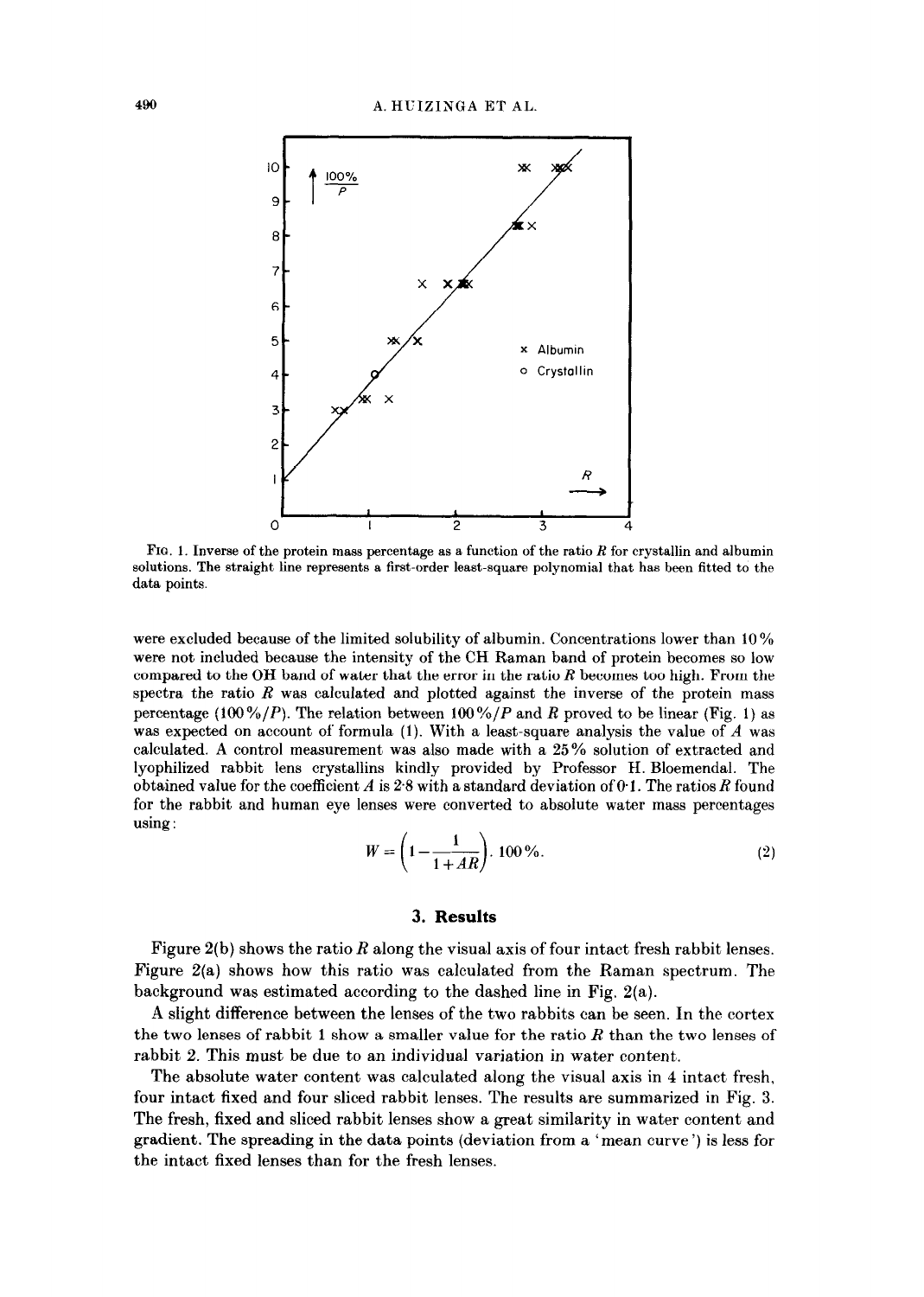

FIG. 2. (a) Raman spectrum of an intact fresh rabbit lens in the nuclear region. Instrumental conditions: laser power at sample 25 mW, excitation wavelength  $514.5$  nm, resolution  $4 \text{ cm}^{-1}$ , data integration time  $60$  sec. (b) The relative water to protein ratio R (Raman intensity at 3390 cm<sup>-1</sup>: Raman intensity at 2935 cm<sup>-1</sup>) along the visual axis of 4 intact fresh rabbit eye lenses. The 4 lenses  $(+, \times$  and 0, \*) were extracted from 2 rabbits. AS: anterior surface, PS: posterior surface.



Fig. 3. Comparison of the absolute water content along the visual axis for intact fresh rabbit lenses (a), intact fixed rabbit lenses (b) and slices of fixed rabbit lenses (c). Symbols used in all 3 figures are the same as in Fig. 1b.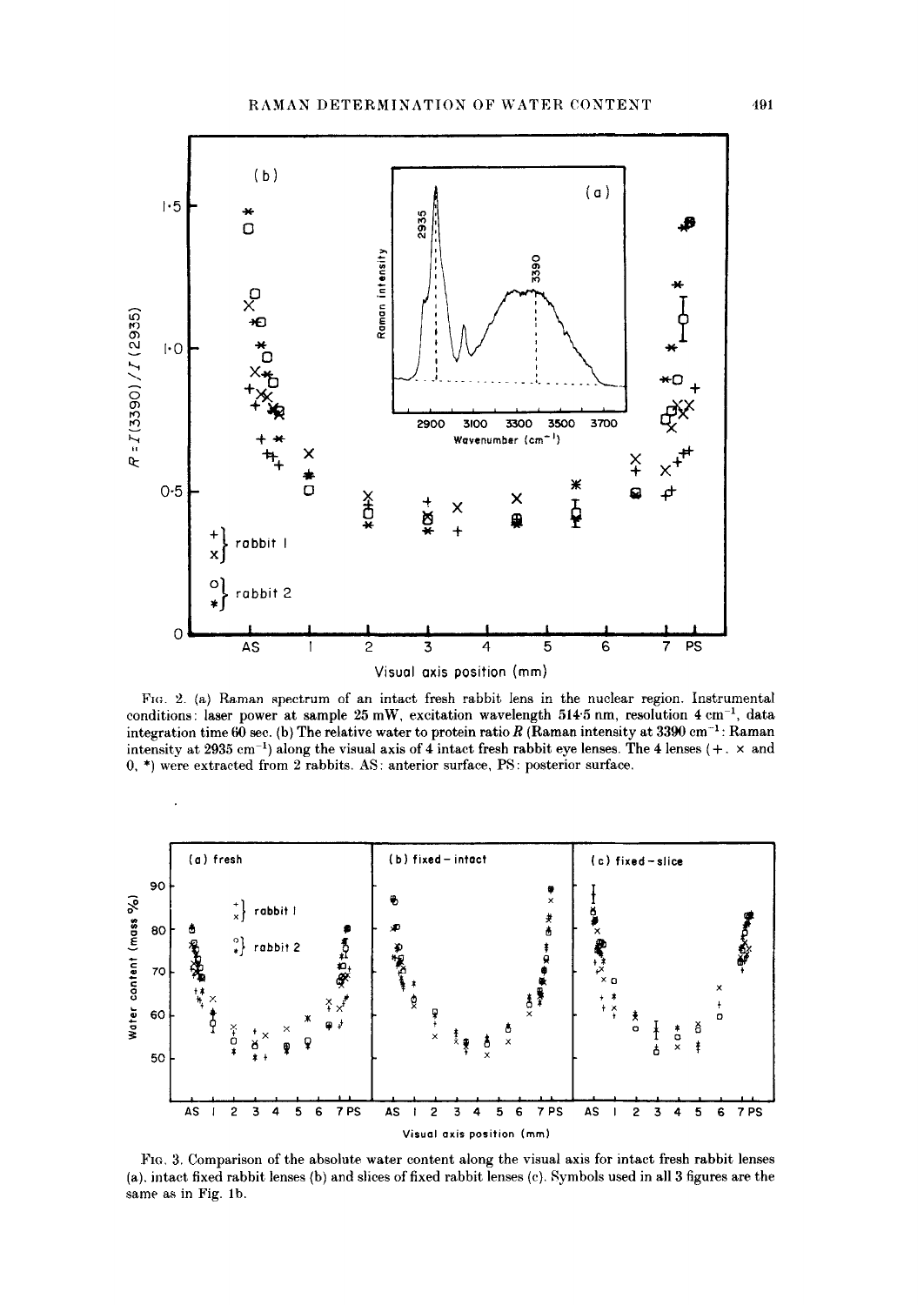

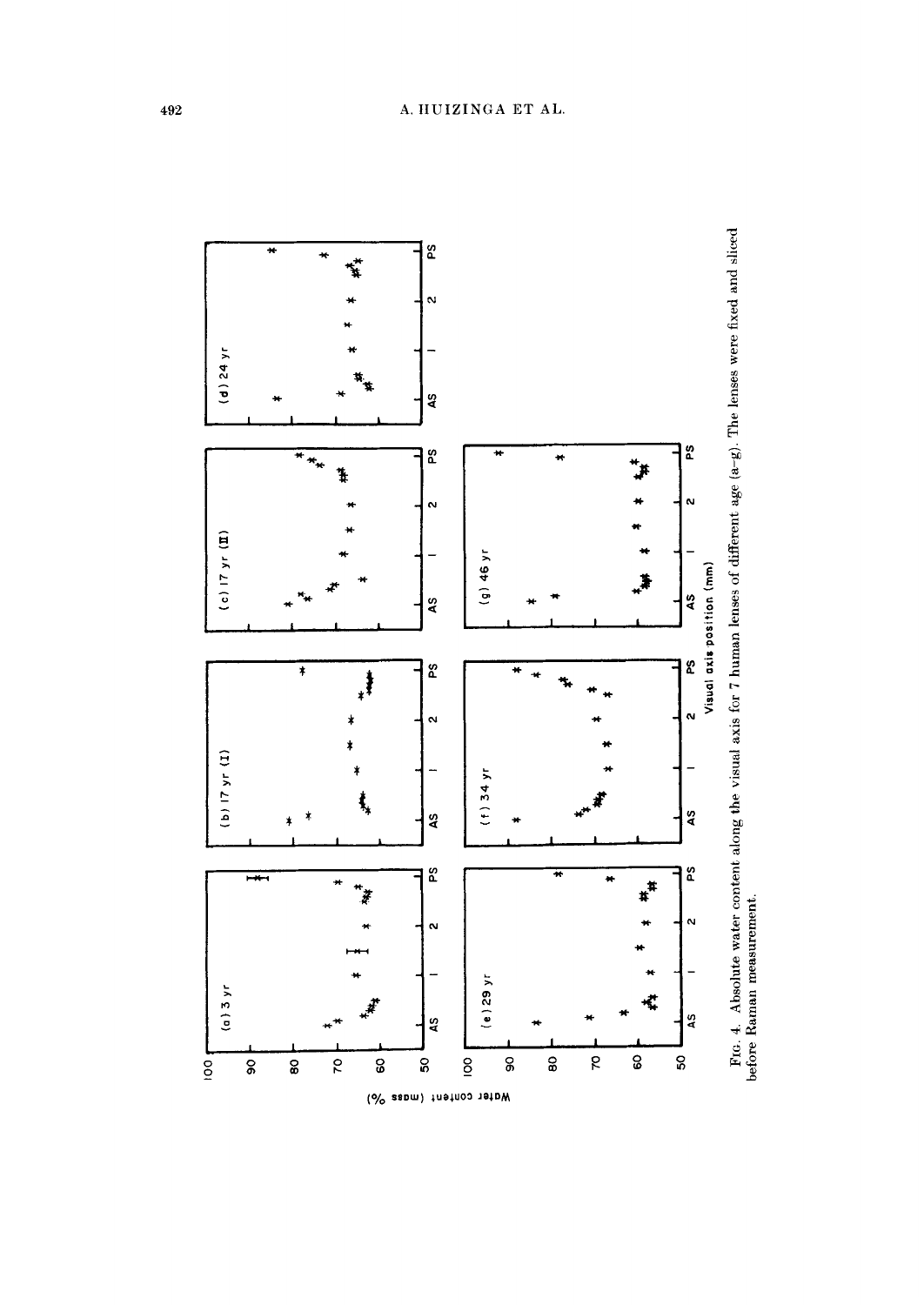The error in  $W$  was calculated by taking into account the estimated error in  $R$  only. This resulted in an uncertainty in W of  $\pm 2\%$ . The error in the determination of the calibration curve (value of  $A$ ) was not taken into account, because this is a systematic error which will shift all found values of  $W$  by almost the same amount. An uncertainty of 0.1 in the value of A will give an uncertainty in W of about 1%.

The absolute water content of the rabbit lenses, as given in Fig. 3, is comparable to values given by Hockwin, Rast, Rink, Munninghoff and Twenhöven (1978). For rabbits 6–8 months old, they reported a water content of about 69 and 50% in the cortex and the nucleus respectively.

Figure 4 (a-g) shows the absolute water content along the visual axis of 7 human lenses. The measurements were all carried out with fixed lens slices. It can be seen that there is a great variation in water content among individuals. When compared to the results of the rabbit lenses it must be noted that the fall from high water content in the cortex to the nucleus is gradual in the rabbit lenses and steep in the human lenses. For 4 of the human lens slices, measurements were also carried out along the equatorial axis. The results are give in Fig. 5.

In order to compare our results of the absolute water content of human lenses with values given in literature, the mean water content in the nucleus and in the (outer) cortex was calculated. For every lens the mean water content in the cortex was calculated as the mean of  $12$  values in the outer  $0.5$  mm of the lens (along the visual



FIG. 5. Absolute water content along the equatorial axis for four human lenses of different age  $(a-d)$ . The fixed lens slices, used for this measurement, correspond with those in Fig. 4. ES: equatorial surface.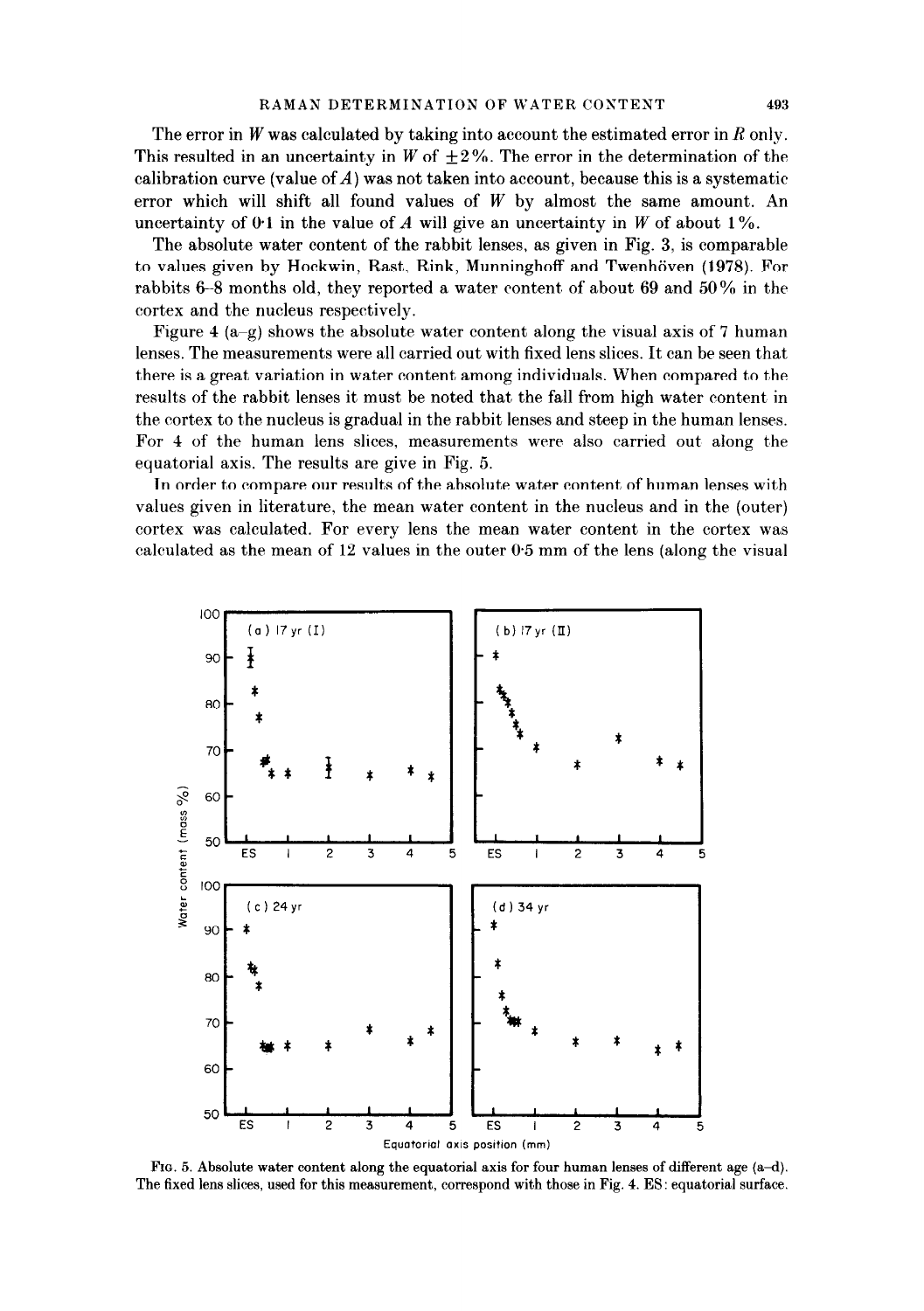#### 494 A. HUIZINGA ET AL.

axis). The mean water content in the nucleus was calculated as the mean of three values in the inner 1 mm of the lens (along the visual axis). The mean water content in the nucleus and the cortex obtained for all 7 human lenses were averaged and the result  $(+ s.n.)$  is shown in Table I. It is clear that our results are in good agreement with the values given in literature. It must be noted that a mean water content for the cortex has not much significance because, as can be seen in Figs 4 and 5, the cortex is an area where a steep gradient in water content exists. This gradient may be physiologically more important than the mean water content.

|  |                                                               | 'TABLE I |  |  |  |
|--|---------------------------------------------------------------|----------|--|--|--|
|  | A survey of measurements of the water content in human lenses |          |  |  |  |

|                           | Water content<br>$(mass \% \pm s.n.)$ |          |
|---------------------------|---------------------------------------|----------|
|                           | <b>Nucleus</b>                        | Cortex   |
| Fischer and Pettet (1973) | $63 + 3$                              | $69 + 4$ |
| Bettelheim et al. (1982)  | $61 \pm 7$                            | $64\pm3$ |
| Ringens et al. (1986)     | $65 \pm 1$                            | $72 + 2$ |
| Bours et al. (1987)*      | $65 \pm 2$                            | $71 + 2$ |
| This study                | $65 + 4$                              | $69 + 4$ |

\* Recalculated results of Van Heyningen (1972).

The standard deviation in Table I is not a measure for the accuracy of the method used, but only represents the individual variation in water content of the different human lenses. We believe our method has an accuracy in the absolute water content W of about 3% (2% due to the uncertainty in R and 1% due to the uncertainty in A).

# 4. Discussion

We correlated the ratio  $R$  obtained from the Raman spectrum with the absolute water content using calibration data obtained with albumin solutions. We believe that a calibration curve obtained with albumin solutions can be used for eye lenses which contain  $\alpha$ -,  $\beta$ - and y-crystallins. The reasons therefore are as follows.

(i) The data point obtained for the rabbit crystalline solution is in line with those found for albumin (Fig. 1).

(ii) The difference between albumin and crystallins is the value of  $a_1$ , which depends on the Raman differential cross section of the CH vibration  $(2935 \text{ cm}^{-1})$  per mass unit protein. For a great number of proteins this value is almost constant.

The fresh, fixed and sliced rabbit lenses show a great similarity in the water content and gradient (Fig. 3). This provides evidence for the fact that neither paraformaldehyde nor slicing influence the water content greatly.

Previously it was shown (Bot et al., 1988) that fixation with paraformaldehyde and slicing do not influence the Raman spectra. It must be concluded that the mean water content in the fixed and sliced lenses in the outer cortex (from  $0-0.4$  mm) is slightly higher than in the fresh lenses. Probably the outer cortex swells in the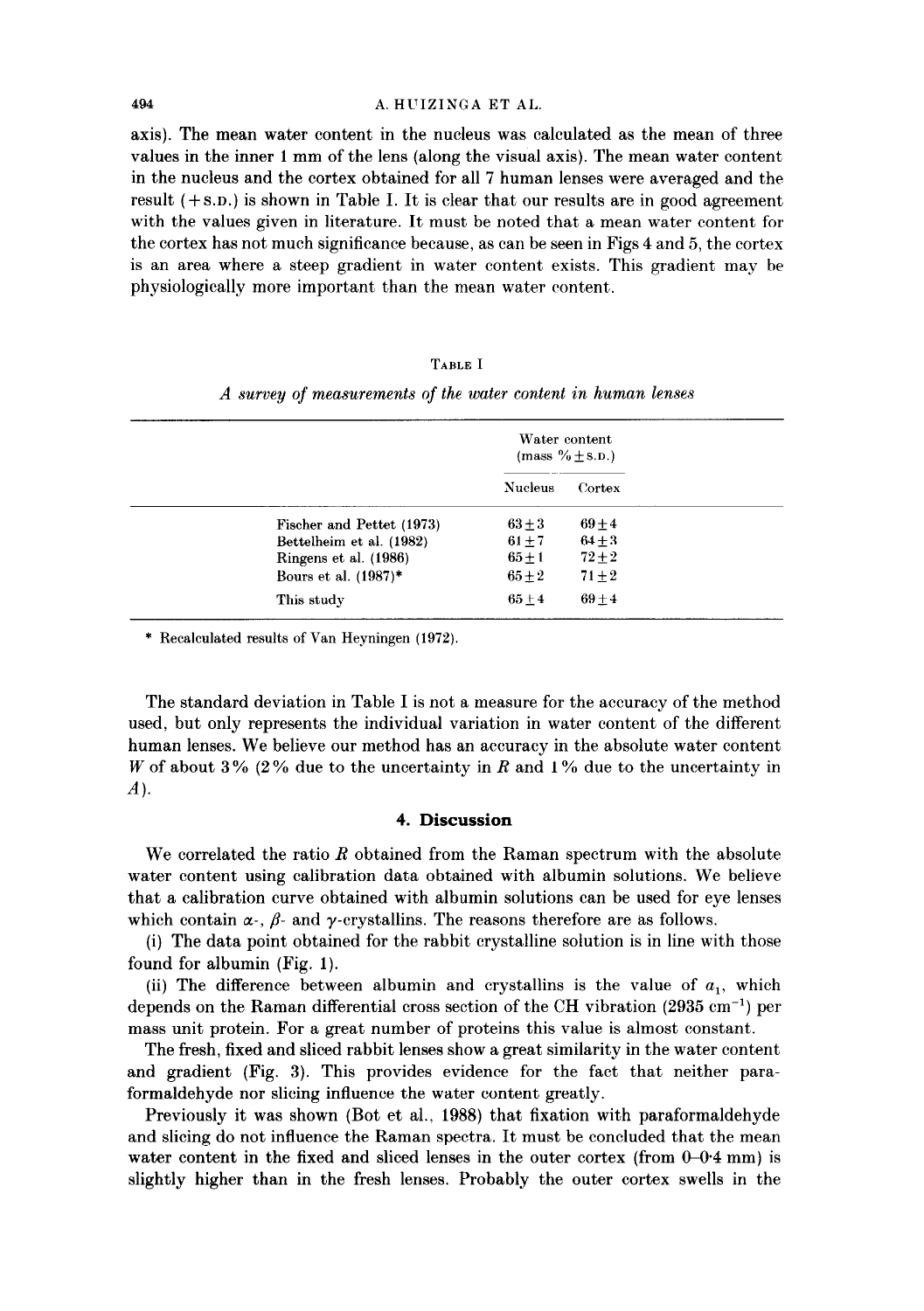fixative. This may also account for the fact that a very small peak of cacodylate at  $608 \text{ cm}^{-1}$  can be seen in the spectra of the outer cortex  $(0-0.4 \text{ mm})$  of fixed lenses. Deeper in the lens this cacodylate peak cannot be detected.

It is striking that the water content in the intermediate zone (deep cortical) of the human lenses is lower than in the central nucleus. This phenomenon has not been mentioned so far. We cannot explain the reason for this finding, but it may be noted that in morphological studies (Willekens et al., 1988) early precataractous spots are found particularly in this intermediate zone. Perhaps there is a relationship between the physiological low water content in this zone and early precataractous spots. This remains an interesting question for future studies. The cortex especially shows a great variation in water content per location. A rapid decrease in water content from the outer cortex to the inner cortex may reflect the process of maturation of the young lens fibers in this region.

In the equator the water content seems to be higher than in the anterior or posterior cortex. This may also be related to the maturation and differentiation of the newly formed fibers. The water content does not decrease as rapidly as in the anterior or posterior cortex. This again stresses the necessity to make strictly local measurements.

The present paper clearly shows that Raman microspectroscopy allows the measurement of local variations in absolute water content of eye lenses. It has also shown that fixation with paraformaldehyde and subsequent slicing only slightly affects the water content of lenses and the local distribution. For several reasons this is especially important for human lenses: (a) as outlined in a previous paper, reliable spectra of human lenses above the age of 20 yr can only be obtained after slicing and pre-irradiation (Bot et al., 1988) and (b) limited availability of human lenses. The local variation in absolute water content, as illustrated in the present paper, may be an important clue for the etiology of osmotic and senile cataractous turbidities. Differential scanning calorimetry, nuclear magnetic resonance and dynamic light scattering do not allow such precise local measurements of water content. The dryweight/frozen sections technique of Bours et al.. (1987) also enables more or less precise local measurement of the water content of lenses. The results of these authors on human lenses are largely comparable with the present Raman measurements. It is rather unlikely, however, that the dry-weight/frozen sections technique allows the analysis of the water content of small  $( $1 \text{ mm}$ ) opaque turbidities in early$ cataractous lenses.

# **ACKNOWLEDGMENTS**

We thank Dr E. Pels, head of the CorneaBank Amsterdam. who kindly provided us with human donor lenses. We are indebted to Professor H. Bloemendal from the University of Nijmegen. who gave us the lyophilized lens crystallins. This study was carried out within the framework of the European Economic Community Concerted Action on Cellular Aging and Diseases (Eurage) and was supported by the Netherlands Technology Foundation (STW).

#### REFERENCES

- Bettelheim, F. A., Ali, S., White. 0. and Chylack. L. T. (1986). Freezable and nonfreezable water content of cataractous human lenses. Invest. Ophthalmol. Vis. Sci.  $27$ , 122-5.
- Bettelheim, F. A., Christian, S. and Lee, L. K. (1982). Differential scanning calorimetric measurements on human lenses. Curr. Eye Res. 2. 803-8.
- Bot. A., Vrensen, G., de Mul. F. and Willekens, B. (1988). Positions defined water content of human and rabbit lenses, a Raman microspectroscopic investigation. Ophthalmic Res. 20. 93.